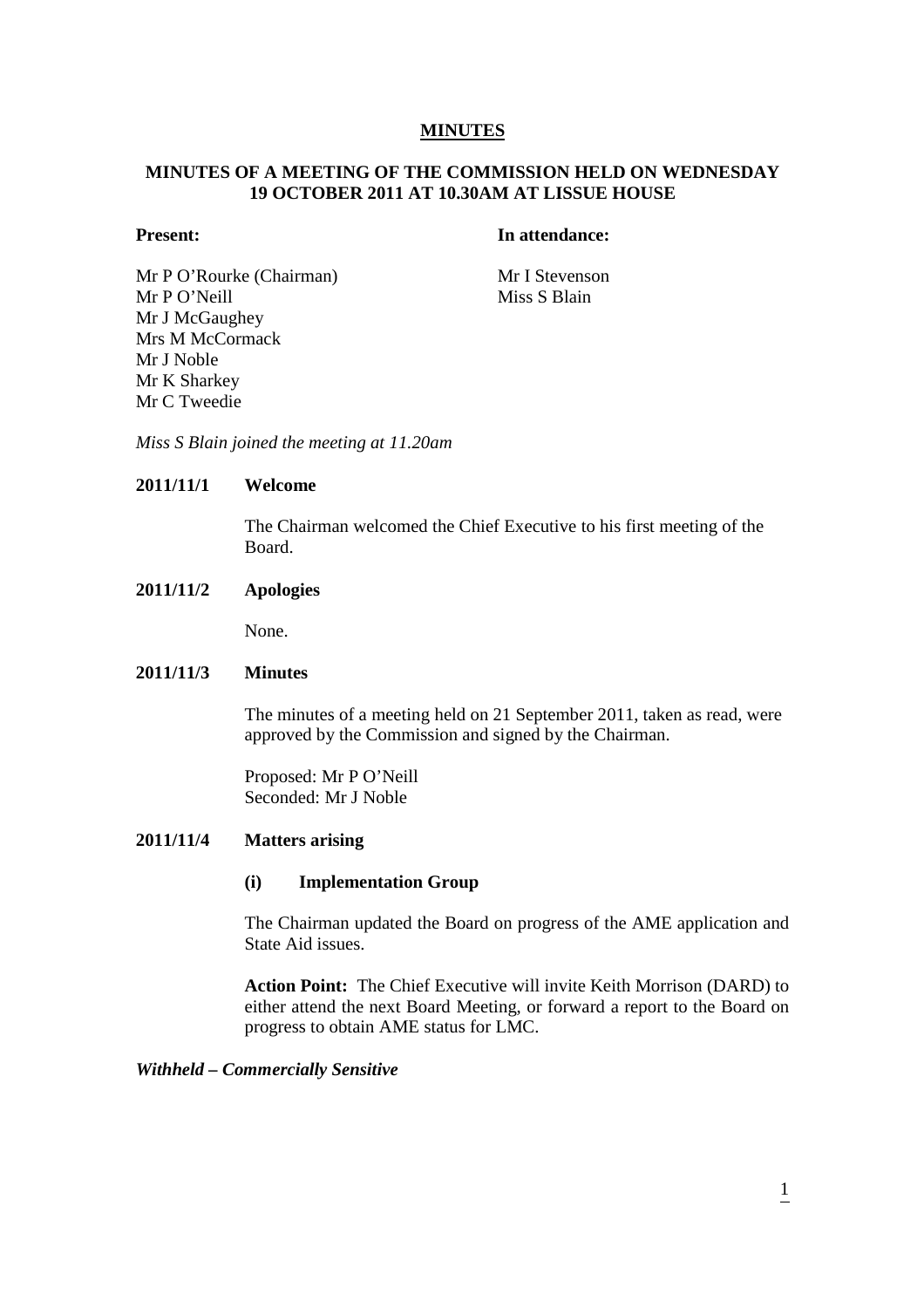## **2011/11/5 Chairman's Report**

The Chairman reported that a number of meetings had been held since the last Board Meeting, including attendance at Anuga and a meeting of the Agriculture and Rural Development Committee.

## *Withheld – Commercially Sensitive*

## **2011/11/7 Revised LMC Business Plan 2011/12**

The Chief Executive outlined proposed changes to the approved LMC Business Plan 2011/12. The main proposals included:

- Production of quarterly bulletin specials
- LMC Outlook Conference
- LMC website redevelopment
- Celebration of 20 years of NIFQAS

### *Mrs M McCormack left the meeting at 12.10pm*

**Action Point:** The Board approved the proposed changes to the Business Plan. The Chief Executive will submit the revised business plan to DARD for approval.

## **2011/11/8 NIFCC Board**

**Action Point:** The Board agreed not to appoint a Director to the NIFCC Board at the NIFCC AGM, but will retain its right to do so at a later date. The Chief Executive will communicate this decision to NIFCC.

# **2011/11/9 Report on Anuga**

The Chairman and Chief Executive gave a report to the Board on their recent visit to the Anuga Food Fair.

# **2011/11/10 Report on Meeting with the Agriculture and Rural Development Committee**

A briefing paper had been circulated to the Board.

 The Chairman and Chief Executive gave a report to the Board on their attendance at a meeting of the Agriculture and Rural Development Committee.

 **Action Point:** The Board agreed that the Chief Executive will write to the Agriculture and Rural Development Committee to give further detail on the benefits of NIFQAS in relation to reduced inspections by DARD, etc.